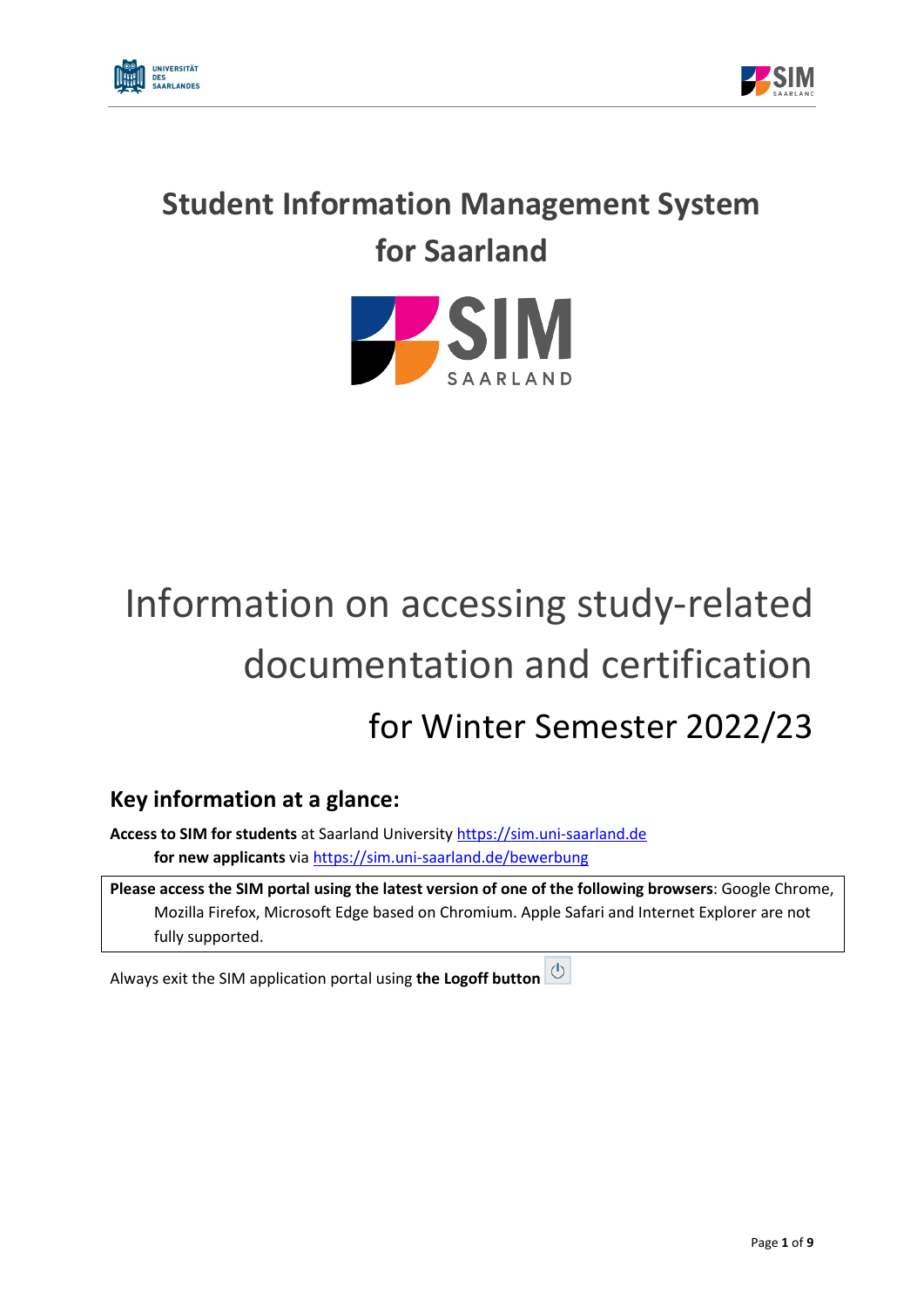

**Contents**

 $\overline{\phantom{a}}$  $\overline{\phantom{0}}$ 



|                  | <b>CUILLEILS</b>                                                  |   |  |  |  |  |
|------------------|-------------------------------------------------------------------|---|--|--|--|--|
| 1.               | OPEN THE SIM STUDENT WEB PORTAL BY CLICKING ON THE FOLLOWING LINK |   |  |  |  |  |
|                  | HTTPS://SIM.UNI-SAARLAND.DE                                       | 2 |  |  |  |  |
|                  |                                                                   |   |  |  |  |  |
| 2.               | <b>VIEW YOUR CERTIFICATION/STUDY-RELATED DOCUMENTS</b>            | 4 |  |  |  |  |
| 2.1              | <b>SEMESTER-SPECIFIC DOCUMENTS</b>                                | 4 |  |  |  |  |
| 2.1.1            | <b>CERTIFICATE OF ENROLMENT</b>                                   | 4 |  |  |  |  |
| 2.1.2            | CONFIRMATION OF STUDENT STATUS (BAFÖG)                            | 5 |  |  |  |  |
| 2.1.3            | <b>CONFIRMATION OF LEAVE OF ABSENCE</b>                           | 5 |  |  |  |  |
| 2.1.4            | <b>PROOF OF PAYMENT</b>                                           | 7 |  |  |  |  |
| 2.1.5            | CERTIFICATE OF DE-REGISTRATION                                    | 8 |  |  |  |  |
| 2.2 <sub>2</sub> | <b>STUDENT ENROLMENT RECORD</b>                                   | 9 |  |  |  |  |
|                  |                                                                   |   |  |  |  |  |
| З.               | LOGGING OUT OF THE SIM STUDENT WEB PORTAL                         | 9 |  |  |  |  |
|                  |                                                                   |   |  |  |  |  |
|                  |                                                                   |   |  |  |  |  |
|                  |                                                                   |   |  |  |  |  |

## <span id="page-1-0"></span>**1. Open the SIM student web portal by clicking on the following link [https://sim.uni-saarland.de](https://sim.uni-saarland.de/)**

**Important note: Please use the latest version of one of the following browsers to view the portal: Google Chrome, Mozilla Firefox, Microsoft Edge based on Chromium. The portal may not be displayed correctly if you use an older version of one of these browsers or if you choose to use another browser, such as Apple Safari or Internet Explorer.**

|                           | <b>UNIVERSITÄT</b><br><b>DES</b><br>SAARLANDES <b>hiz</b>           |  |
|---------------------------|---------------------------------------------------------------------|--|
| <b>UdS Kennung</b>        |                                                                     |  |
| <b>Passwort</b>           |                                                                     |  |
| $\Box$ Login nicht merken | $\Box$ Vormals erteilte Erlaubnis, Daten weiterzuleiten, widerrufen |  |
|                           | Login                                                               |  |

Enter your HIZ (UdS) ID code and your student password. Click on Login

You are now on your start page in the SIM student web portal.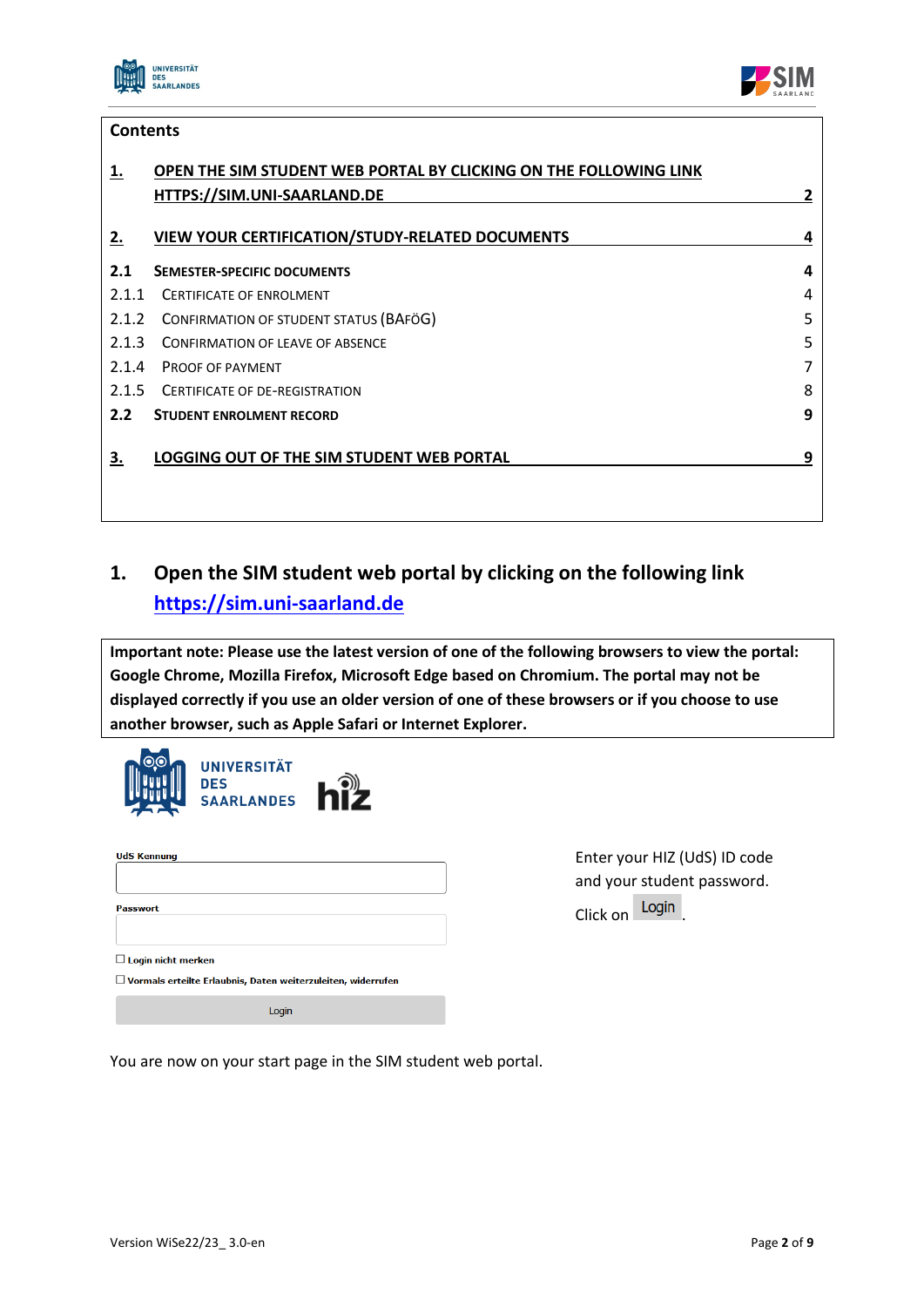



| UNIVERSITÄT<br>DES<br>8<br>SAARLANDES |                                         |  |
|---------------------------------------|-----------------------------------------|--|
| <b>SLCM Studenten</b>                 | Zulassungsportal                        |  |
| Meine persönlichen<br>Daten           | Bescheinigungen<br>Anzeige und Download |  |
| Zulassungsportal                      |                                         |  |
| Zulassungsportal<br>鳳                 |                                         |  |
|                                       |                                         |  |

Click on the tile:

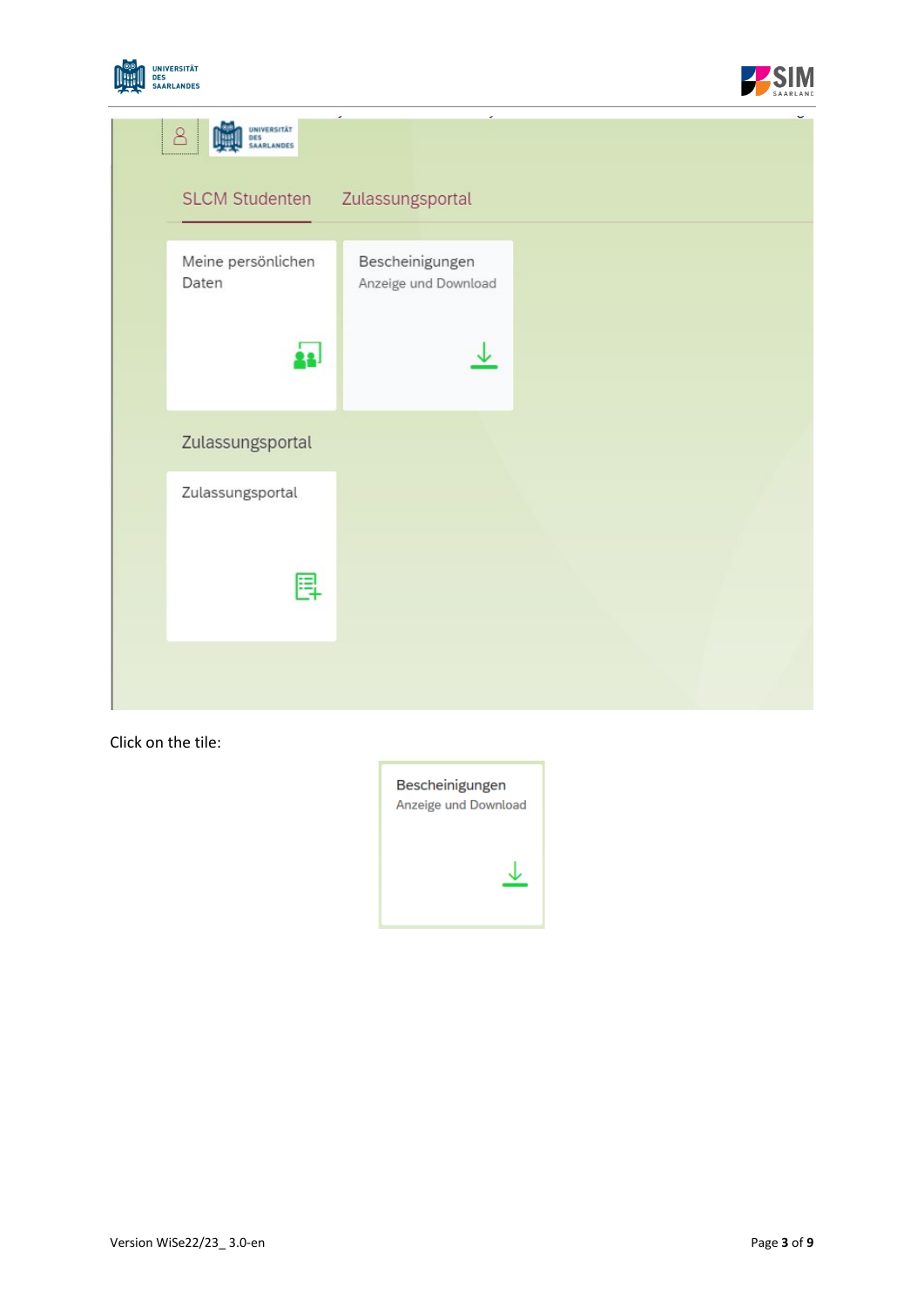



### <span id="page-3-0"></span>**2. View your certification/study-related documents**

To see semester-specific documentation, click on . Note: the . Note: the . Note: the student enrolment record spans multiple semesters.

|                              |  | Bescheinigungen (65)          |
|------------------------------|--|-------------------------------|
|                              |  | Winter 2021-2022              |
|                              |  | Immatrikulationsbescheinigung |
|                              |  | BAföG-Bescheinigung           |
| Auswahl                      |  | Sommer 2021                   |
| nach Semestern               |  | Immatrikulationsbescheinigung |
| Studienverlaufsbescheinigung |  | BAföG-Bescheinigung           |
| Leistungsübersicht           |  |                               |
|                              |  | Winter 2020-2021              |

#### **General Information:**

Once you have selected a document, you can print it by clicking on the  $\overline{\mathbb{G}}$  icon, download it by clicking on  $\stackrel{\downarrow}{\longrightarrow}$  or save it to a specific folder by clicking  $\quad \blacksquare$  . The icons that you see may differ depending on your browser, e.g. if you are using Mozilla Firefox, you will need to click on [icon] to save the document.

If you need a document in English or French, click on the globe icon  $\ddot{\bullet}$  at the bottom right of the page to select the language you require.

#### <span id="page-3-1"></span>**2.1 Semester-specific documents**

#### <span id="page-3-2"></span>*2.1.1 Certificate of enrolment*

Once you have re-registered, you will be able to access your certificate of enrolment.

| Bescheinigungen (14)<br>≺     |                                                                                                                                                                                                                                                                                                                                                    |          |
|-------------------------------|----------------------------------------------------------------------------------------------------------------------------------------------------------------------------------------------------------------------------------------------------------------------------------------------------------------------------------------------------|----------|
| Sommer 2020                   | ́<br>Immatrikulationsbescheinigung                                                                                                                                                                                                                                                                                                                 |          |
| Exmatrikulationsbescheinigung | $\overline{\phantom{0}}$<br>个<br>$\hfill\square$<br>$^{+}$<br>Q<br>70%<br>↓<br>$1$ von $2$<br>$\check{~}$                                                                                                                                                                                                                                          | e<br>נים |
| Immatrikulationsbescheinigung |                                                                                                                                                                                                                                                                                                                                                    |          |
| BAföG-Bescheinigung           | <b>Certificate of enrolment</b><br><b>UNIVERSITÄT</b><br>DES<br>(01.04.2020-30.09.2020)<br><b>SAARLANDES</b>                                                                                                                                                                                                                                       |          |
| Winter 2019-2020              | Page 1 of 1<br>Student Number 2990000                                                                                                                                                                                                                                                                                                              |          |
| Urlaubsbescheinigung          | Universität d. Saarlandes - Stud-Sek., Postfach 15 11 50, 60011 Saarbrücken                                                                                                                                                                                                                                                                        |          |
| Immatrikulationsbescheinigung |                                                                                                                                                                                                                                                                                                                                                    |          |
| BAföG-Bescheinigung           | <b>Universität des Saarlandes</b><br>Studierendensekretariat<br><b>Testina Muster</b><br>Campus A4.2                                                                                                                                                                                                                                               |          |
| Sommer 2019                   | 66123 Saarbnücken<br>Alter Holzweg<br>66140 Saarbrücken<br>Postfach 15 11 50<br>Germany<br>66041 Saarbrücken                                                                                                                                                                                                                                       |          |
| Immatrikulationsbescheinigung | E-Mel: enneldung@ani-searlend.de                                                                                                                                                                                                                                                                                                                   |          |
| BAföG-Bescheinigung           | <b>Testina Muster</b>                                                                                                                                                                                                                                                                                                                              |          |
| Winter 2018-2019              | 2990000<br><b>Student Number</b><br>01.01.1990<br>Date of birth<br><b>Saarbrücken</b><br>Place of birth                                                                                                                                                                                                                                            |          |
| Immatrikulationsbescheinigung | Is enrolled for<br>Summer semester (01.04.2020-30.09.2020)<br>Total number of                                                                                                                                                                                                                                                                      |          |
| BAföG-Bescheinigung           | semesters studed                                                                                                                                                                                                                                                                                                                                   |          |
| Sommer 2018                   | ss <sup>11</sup><br><b>SPed<sup>1</sup></b><br><b>Gurna of Atud</b><br>Type of qualificat<br>Sobject<br><b>Semant</b><br><b>Bag Type<sup>1</sup></b><br>Mode<br>Type<br><b>APIARSKI</b><br>.<br>01.04.2020-30.09.2020<br>rasa has<br>45<br>Sc. Informat<br><b>Inchesor of Science</b><br><b>R.Sc. Informatik (2015)</b><br>Full-time<br>dy program |          |
| Immatrikulationsbescheinigung | $\frac{8.8n}{2\pi\pi\sqrt{2n}}$<br>arener somesky<br><b>Allen Avenue</b><br>$^{01}$<br>Full-lime<br>ocholor of Boloric<br>1.8c. Cyteroid educt (20<br>11.04.0030-06.09.2<br>afte installation<br><b>Karl</b>                                                                                                                                       |          |

Version WiSe22/23\_ 3.0-en Page **4** of **9**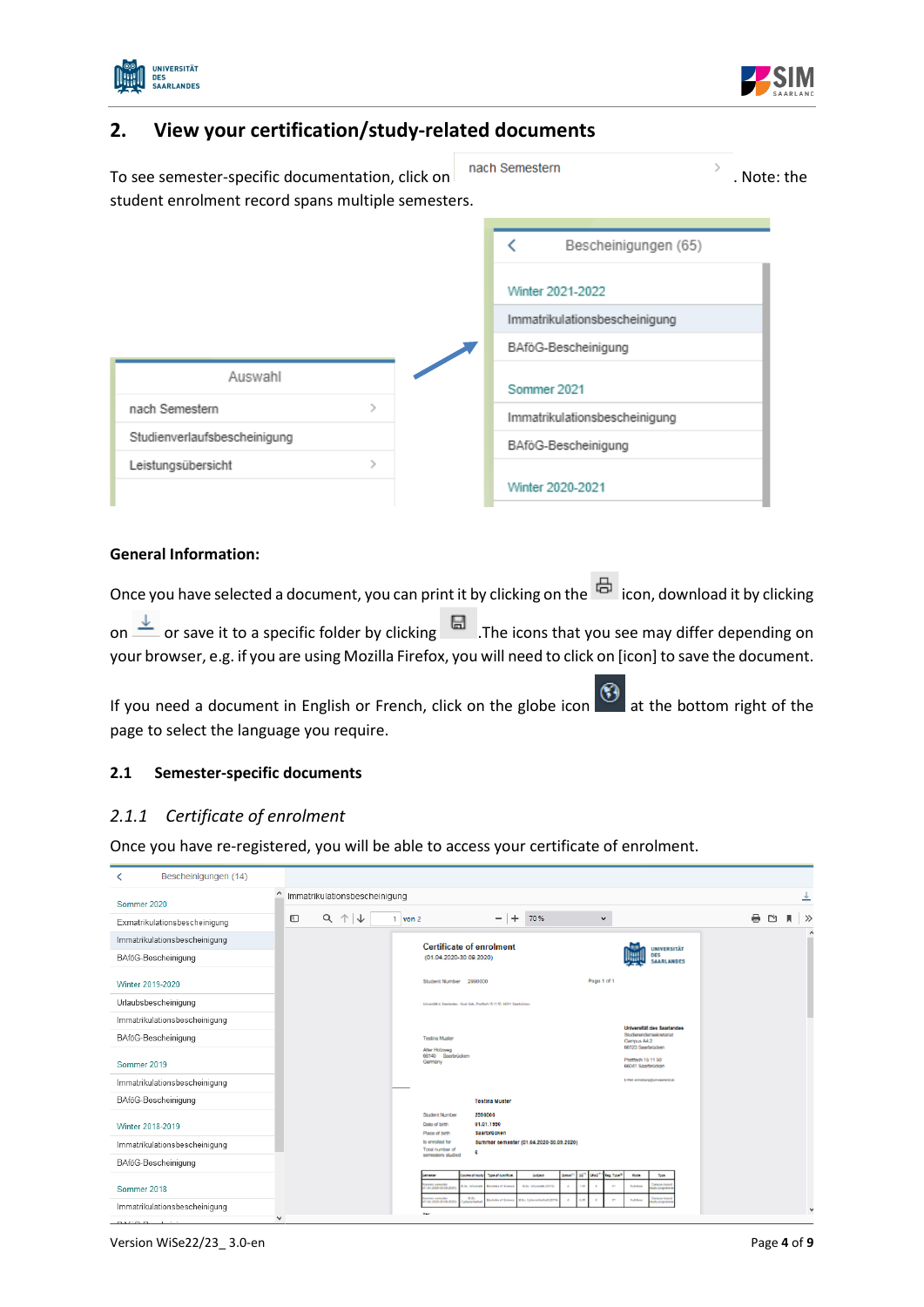



The certificate of enrolment also shows whether you took leave of absence in that particular semester or whether you were studying as a part-time student at that time.

#### **Notes:**

Please be aware that every subject that you study and/or every area of specialization that you formally select as part of your degree programme will be listed on a separate line on your enrolment certificate.

Re-registration typically occurs a few days after the correct payment of your semester fee has been received, provided that your re-registration has not been blocked. Re-registration may be blocked if you do not have health insurance cover, you have lost the right of examination or you have failed to submit your Bachelor's degree certificate.

#### <span id="page-4-0"></span>*2.1.2 Confirmation of student status (BAföG)*

In order to continue receiving financial support from the federal BAFöG programme, you must verify that you are attending Saarland University. This confirmation document ('*Bescheinigung nach § 9 BAföG*') can be downloaded from the SIM student web portal and submitted to the BAföG office instead of completing BAföG Form 02 ('*BAföG Formblatt 02*').

| Bescheinigungen (14)<br>≺     |                                                                                                                            |                         |
|-------------------------------|----------------------------------------------------------------------------------------------------------------------------|-------------------------|
| Sommer 2020                   | BAföG-Bescheinigung                                                                                                        | 土                       |
|                               | $Q \uparrow \downarrow$<br>$ +$<br>$\Box$<br>80 %<br>$\checkmark$                                                          | e<br>₾<br>$\rightarrow$ |
| Exmatrikulationsbescheinigung | $1$ von $1$                                                                                                                | л<br>$\wedge$           |
| Immatrikulationsbescheinigung | Bescheinigung nach §9 BAFÖG<br><b>UNIVERSITÄT</b>                                                                          |                         |
| BAföG-Bescheinigung           | <b>DES</b><br>$(01.04.2020 - 30.09.2020)$<br><b>SAARLANDES</b>                                                             |                         |
| Winter 2019-2020              | Page 1 of 1<br>Student Number 2990000                                                                                      |                         |
| Urlaubsbescheinigung          |                                                                                                                            |                         |
| Immatrikulationsbescheinigung | Universität d. Saarlandes - Stud-Sek., Postfach 15 11 50, 66041 Saarbrücken                                                |                         |
| BAföG-Bescheinigung           | Universität des Saarlandes                                                                                                 |                         |
| Sommer 2019                   | Studierendensekretariat<br><b>Testina Muster</b><br>Campus A4.2<br>66123 Saarbrücken<br>Alter Holzweg<br>66140 Saarbrücken |                         |
| Immatrikulationsbescheinigung | Postfach 15 11 50<br>Germany<br>66041 Saarbrücken                                                                          |                         |
| BAföG-Bescheinigung           | E-Mail: anmeldung@uni-saarland.de                                                                                          |                         |
| Winter 2018-2019              | <b>Testina Muster</b>                                                                                                      |                         |
| Immatrikulationsbescheinigung | Student Number<br>2990000<br>01.01.1990<br>Date of birth                                                                   |                         |
| BAföG-Bescheinigung           | Place of birth<br>Saarbrücken                                                                                              |                         |
| Sommer 2018                   | Is enrolled for<br>Summer semester (01.04.2020-30.09.2020)<br>Total number of semesters<br>studied                         |                         |
| Immatrikulationsbescheinigung | Winter semester-2017<br>Ersteinschreibungsjahr<br>Hochschule<br>Saarbrücken, U des Saarlandes<br>$\mathbf{r}$              | $\checkmark$            |

#### <span id="page-4-1"></span>*2.1.3 Confirmation of leave of absence*

If your request for a one-semester leave of absence has been approved, you can download a document confirming that you were granted leave of absence for that semester.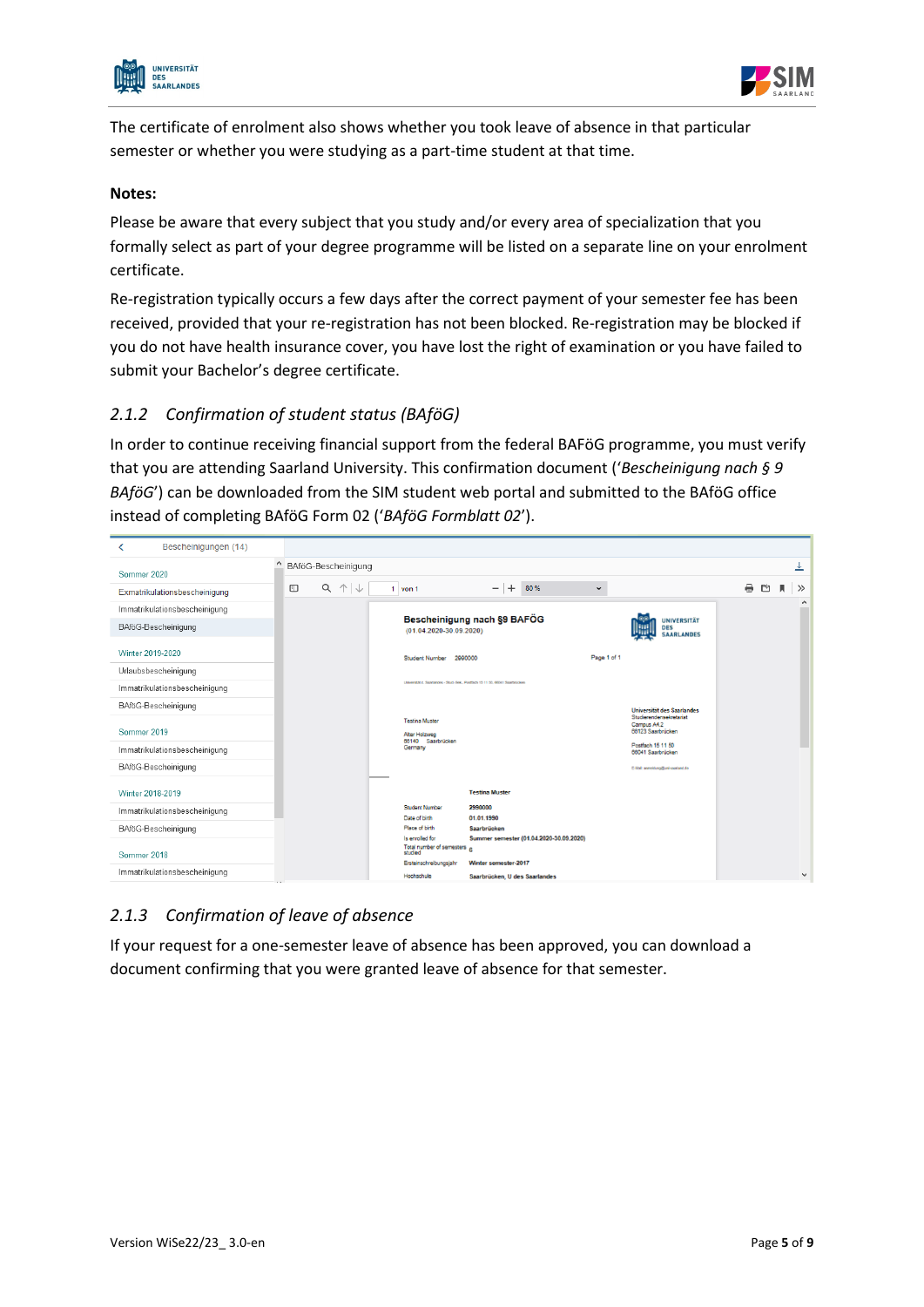



| Bescheinigungen (14)                          |                                                                                                                                                                                                                                                                                                                                                                                                                                                                                                                                                                                                                                                                                                      |                                                             |
|-----------------------------------------------|------------------------------------------------------------------------------------------------------------------------------------------------------------------------------------------------------------------------------------------------------------------------------------------------------------------------------------------------------------------------------------------------------------------------------------------------------------------------------------------------------------------------------------------------------------------------------------------------------------------------------------------------------------------------------------------------------|-------------------------------------------------------------|
| Sommer 2020                                   | Urlaubsbescheinigung                                                                                                                                                                                                                                                                                                                                                                                                                                                                                                                                                                                                                                                                                 | 圡                                                           |
| Exmatrikulationsbescheinigung                 | $Q \uparrow \downarrow$<br>$-1$<br>$\hfill\textcircled{\ensuremath{\mathsf{I}}}\hfill\textcircled{\ensuremath{\mathsf{I}}}\hfill\textcircled{\ensuremath{\mathsf{I}}}\hfill\textcircled{\ensuremath{\mathsf{I}}}\hfill\textcircled{\ensuremath{\mathsf{I}}}\hfill\textcircled{\ensuremath{\mathsf{I}}}\hfill\textcircled{\ensuremath{\mathsf{I}}}\hfill\textcircled{\ensuremath{\mathsf{I}}}\hfill\textcircled{\ensuremath{\mathsf{I}}}\hfill\textcircled{\ensuremath{\mathsf{I}}}\hfill\textcircled{\ensuremath{\mathsf{I}}}\hfill\textcircled{\ensuremath{\mathsf{I}}}\hfill\textcircled{\ensuremath{\mathsf{I}}}\hfill\textcircled{\ensuremath{\math$<br>$+$<br>80%<br>$1$ von $1$<br>$\check{~}$ | €.<br>Ċ٦<br>$\rightarrow$<br>м.                             |
| Immatrikulationsbescheinigung                 | Confirmation of leave of absence                                                                                                                                                                                                                                                                                                                                                                                                                                                                                                                                                                                                                                                                     | $\wedge$                                                    |
| BAföG-Bescheinigung                           | Winter semester (01.10.2019-31.03.2020)                                                                                                                                                                                                                                                                                                                                                                                                                                                                                                                                                                                                                                                              | <b>UNIVERSITÄT</b><br><b>DES</b><br><b>SAARLANDES</b>       |
| Winter 2019-2020                              |                                                                                                                                                                                                                                                                                                                                                                                                                                                                                                                                                                                                                                                                                                      |                                                             |
| Urlaubsbescheinigung                          |                                                                                                                                                                                                                                                                                                                                                                                                                                                                                                                                                                                                                                                                                                      |                                                             |
| Immatrikulationsbescheinigung                 | Universität d. Saarlandes - Stud.-Sok., Postladt 15 11 50, 66041 Saarbrücken                                                                                                                                                                                                                                                                                                                                                                                                                                                                                                                                                                                                                         |                                                             |
| BAföG-Bescheinigung                           |                                                                                                                                                                                                                                                                                                                                                                                                                                                                                                                                                                                                                                                                                                      | Universität des Saarlandes                                  |
| Sommer 2019                                   | <b>Testina Muster</b><br>Alter Holzweg<br>66140 Saarbrücken                                                                                                                                                                                                                                                                                                                                                                                                                                                                                                                                                                                                                                          | Studierendensekretariat<br>Campus A4.2<br>66123 Saarbrücken |
| Immatrikulationsbescheinigung                 | Germany                                                                                                                                                                                                                                                                                                                                                                                                                                                                                                                                                                                                                                                                                              | Postfach 15 11 50<br>66041 Saarbrücken                      |
| BAföG-Bescheinigung                           |                                                                                                                                                                                                                                                                                                                                                                                                                                                                                                                                                                                                                                                                                                      | E-Mail: anmeldung@uni-saarland.de                           |
| Winter 2018-2019                              | <b>Testina Muster</b>                                                                                                                                                                                                                                                                                                                                                                                                                                                                                                                                                                                                                                                                                |                                                             |
| Immatrikulationsbescheinigung                 | 2990000<br><b>Student Number</b><br>Date of birth<br>01.01.1990                                                                                                                                                                                                                                                                                                                                                                                                                                                                                                                                                                                                                                      |                                                             |
| BAföG-Bescheinigung                           | Place of birth<br>Saarbrücken                                                                                                                                                                                                                                                                                                                                                                                                                                                                                                                                                                                                                                                                        |                                                             |
| Sommer 2018                                   | Has been granted leave of absence in Writer semester (01.10.2019-31.03.2020).                                                                                                                                                                                                                                                                                                                                                                                                                                                                                                                                                                                                                        |                                                             |
| Immatrikulationsbescheinigung<br><b>DAMAR</b> |                                                                                                                                                                                                                                                                                                                                                                                                                                                                                                                                                                                                                                                                                                      | $\checkmark$                                                |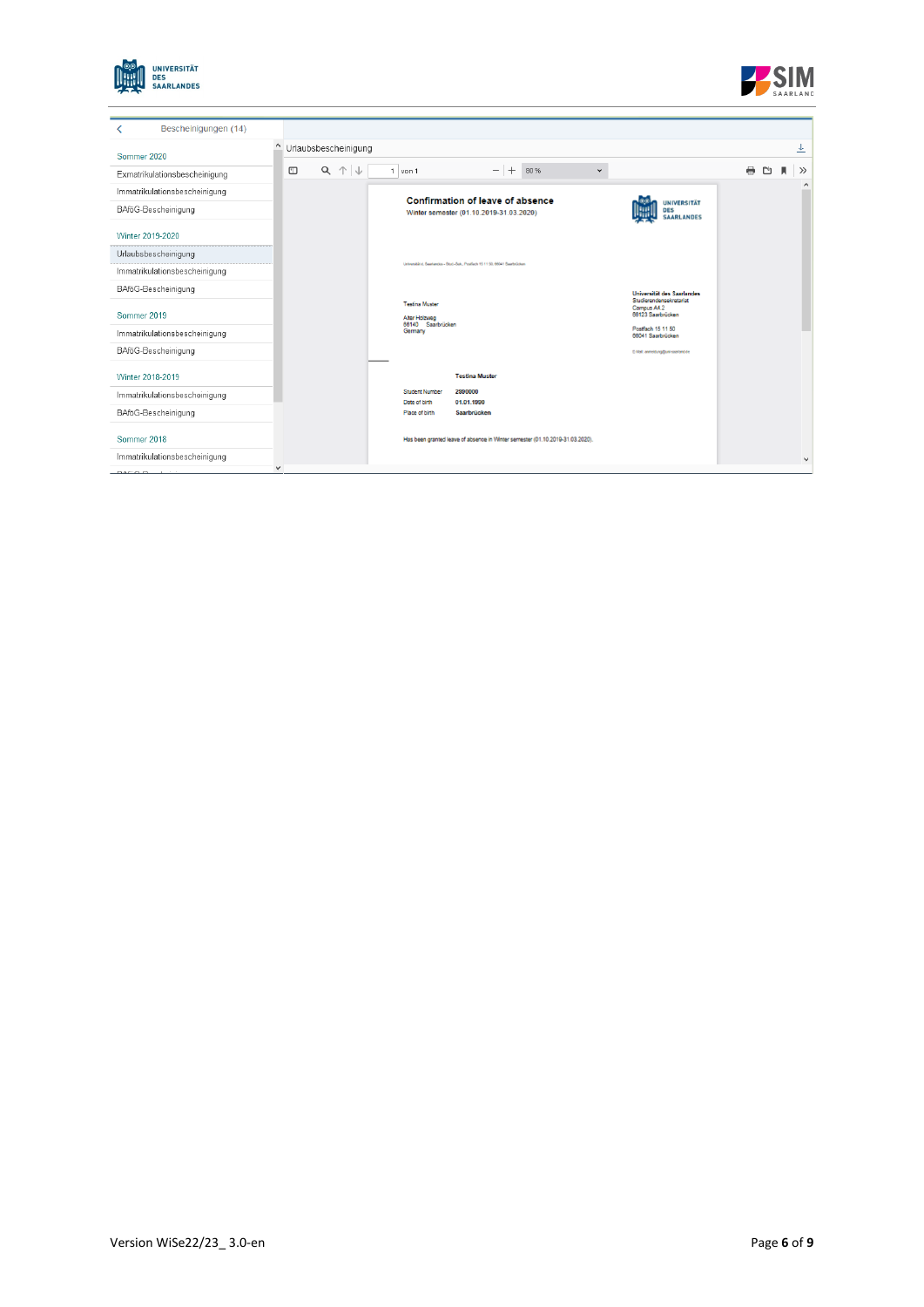



#### <span id="page-6-0"></span>*2.1.4 Proof of payment*

Once you have re-registered, you can download proof of payment for that semester. (This service was introduced in the summer semester of 2020). You can present this proof-of-payment document (in German) to the German tax authorities.

| Bescheinigungen (51)          |              |                                                            |                                                                                       |                                                                             |        |                    |
|-------------------------------|--------------|------------------------------------------------------------|---------------------------------------------------------------------------------------|-----------------------------------------------------------------------------|--------|--------------------|
| Sommer 2021                   | $\wedge$     | Zahlungsnachweis                                           |                                                                                       |                                                                             |        | ≚                  |
| Zahlungsnachweis              |              | $\uparrow \downarrow$<br>Q<br>$\hfill\square$<br>$1$ von 1 | 60%<br>$\check{ }$                                                                    |                                                                             | e<br>凹 | $\rightarrow$<br>и |
| Immatrikulationsbescheinigung |              |                                                            | <b>Semester fee</b>                                                                   |                                                                             |        | $\hat{}$           |
| BAföG-Bescheinigung           |              |                                                            | $(01.10.2020 - 31.03.2021)$                                                           | <b>UNIVERSITÄT</b><br>DES<br><b>SAARLANDES</b>                              |        |                    |
| Winter 2020-2021              |              |                                                            | Universität d. Sententes - Stud-Sek., Pontlech 15 11 50, 05941 Cearbricken            |                                                                             |        |                    |
| Zahlungsnachweis              |              |                                                            |                                                                                       |                                                                             |        |                    |
| Immatrikulationsbescheinigung |              |                                                            | <b>Franz Musler</b>                                                                   | Universitet des Saarlandes<br><b>Studierendensekretariat</b><br>Campus A4.2 |        |                    |
| BAföG-Bescheinigung           |              |                                                            | Uni Campus 15<br>66123 Saarbrücken<br>Germany                                         | 66123 Saarbrücken<br>Postfach 15 11 50<br>66041 Saarbrücken                 |        |                    |
| Sommer 2020                   |              |                                                            | Student Number 2990013                                                                | Link entringly/research                                                     |        |                    |
| Immatrikulationsbescheinigung |              |                                                            | Date of birth: 01.01.1990 Place of birth: Saarbrücken                                 |                                                                             |        |                    |
| BAföG-Bescheinigung           |              |                                                            | Winter semester<br>(01.10.2020-31.03.2021)                                            |                                                                             |        |                    |
| Winter 2019-2020              |              |                                                            | General Students' Committee<br>16.00 EUR<br>96.70 EUR<br>Saarland Student Service fee |                                                                             |        |                    |
| Immatrikulationsbescheinigung |              |                                                            | 1.30 EUR<br>Insurance<br><b>Travel ticket</b><br>124.00 EUR<br>238.00 EUR             |                                                                             |        |                    |
| BAföG-Bescheinigung           |              |                                                            | Semester fee (total)                                                                  |                                                                             |        |                    |
| Sommer 2019                   | $\checkmark$ |                                                            |                                                                                       |                                                                             |        | $\checkmark$       |

#### **Notes:**

If after downloading this proof-of-payment document, you applied for and were granted a partial reimbursement of your semester fee, you must download the updated version of this document and present this updated version to the German tax office.

The option to download an official proof-of-payment document from the SIM student web portal was introduced in the summer semester of 2020. A proof-of-payment document for the winter semester 2019/2020 can only be downloaded from the SIM student web portal, if you applied late in that semester to have your semester fee adjusted (e.g. you requested leave of absence or applied to have your enrolment category changed). For all earlier semesters (and for WS 2019/2020 if the exceptional case detailed above does not apply), proof that the semester fee was paid will need to be downloaded from the LSF portal a[t www.lsf.uni-saarland.de](http://www.lsf.uni-saarland.de/) -> *Administration*.

|                                                                                                                                   |  | Zum Umschalten zwischen Semestern klicken Sie bitte auf die Semesterangabe in der blauen Menüleiste |  |  |  |
|-----------------------------------------------------------------------------------------------------------------------------------|--|-----------------------------------------------------------------------------------------------------|--|--|--|
| Sonstige Ausdrucke:<br>iTan-Liste<br>Weitere Bescheinigungen befinden sich unter SIM<br>Studienbescheinigungen für alle Semester: |  |                                                                                                     |  |  |  |
| <b>Semester</b>                                                                                                                   |  | BAföG- und Finanzamtbescheinigung                                                                   |  |  |  |
| Sommersemester 2020                                                                                                               |  | BAföG- und Finanzamtbescheinigung                                                                   |  |  |  |
| Wintersemester 2019/20                                                                                                            |  | BAföG- und Finanzamtbescheinigung                                                                   |  |  |  |
| Sommersemester 2019                                                                                                               |  | BAföG- und Finanzamtbescheinigung                                                                   |  |  |  |
| Wintersemester 2018/19                                                                                                            |  | BAföG- und Finanzamtbescheinigung                                                                   |  |  |  |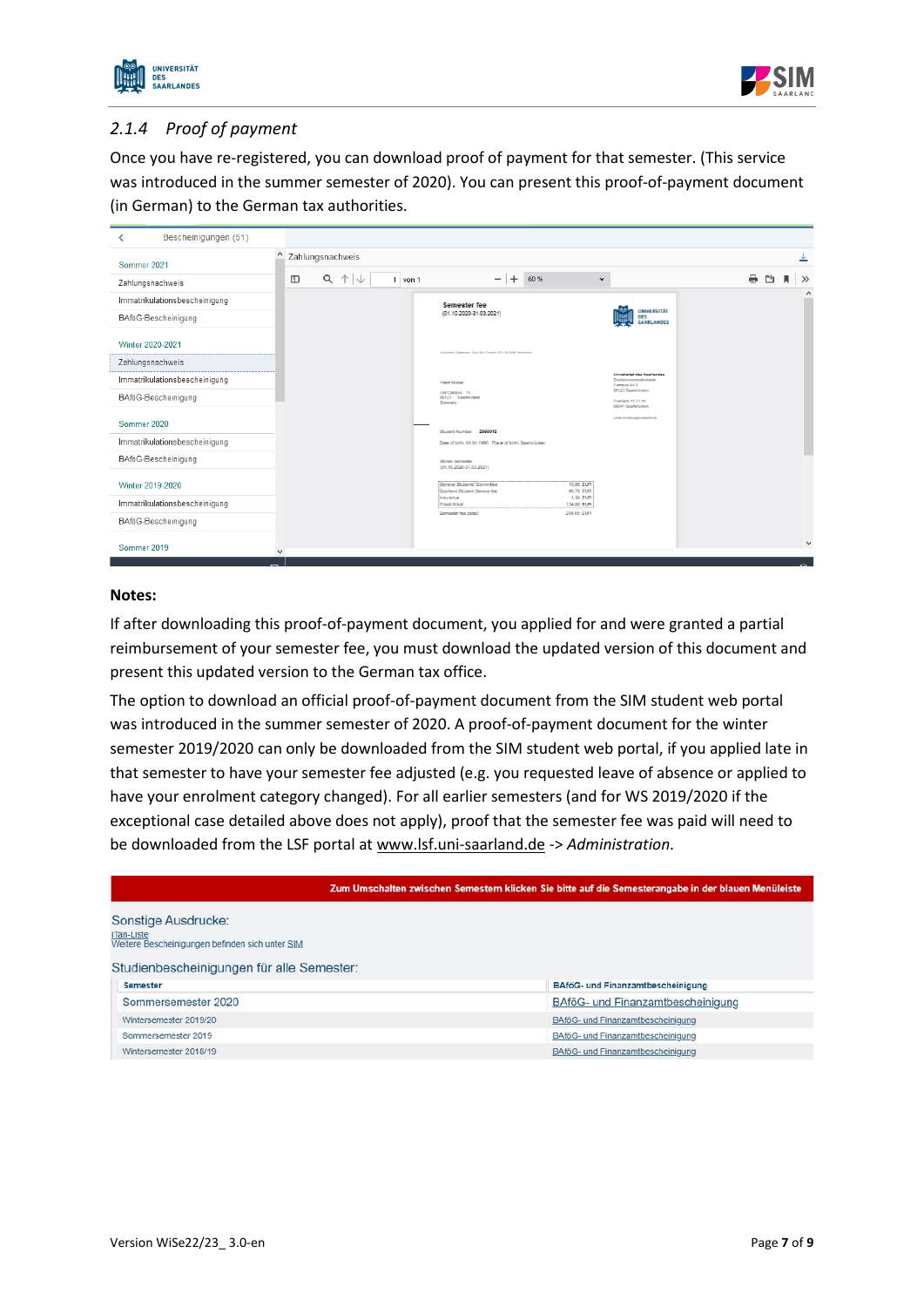



#### <span id="page-7-0"></span>*2.1.5 Certificate of de-registration*

If you de-registered in a particular semester, you can download a certificate of de-registration for that semester.

| Bescheinigungen (14)<br>≺     |                                                                                                                            |                               |
|-------------------------------|----------------------------------------------------------------------------------------------------------------------------|-------------------------------|
| Sommer 2020                   | Exmatrikulationsbescheinigung                                                                                              | ≚                             |
|                               | $-$<br>个<br>Q<br>$+$<br>$\hfill\square$<br>$\downarrow$<br>80%<br>$1$ von $2$<br>$\check{~}$                               | ₩.<br>凹<br>л<br>$\rightarrow$ |
| Exmatrikulationsbescheinigung |                                                                                                                            | $\wedge$                      |
| Immatrikulationsbescheinigung | Certificate of de-registration                                                                                             |                               |
| BAföG-Bescheinigung           | <b>UNIVERSITÄT</b><br><b>DES</b>                                                                                           |                               |
| Winter 2019-2020              | <b>SAARLANDES</b>                                                                                                          |                               |
| Urlaubsbescheinigung          |                                                                                                                            |                               |
| Immatrikulationsbescheinigung | Universität d. Saarlandes - Stud - Sak., Postfach 15 11 50, 66041 Saarbrücken                                              |                               |
| BAföG-Bescheinigung           | Universität des Saarlandes                                                                                                 |                               |
| Sommer 2019                   | Studierendensekretariat<br><b>Testina Muster</b><br>Campus A4.2<br>66123 Saarbrücken<br>Alter Holzweg<br>66140 Saarbrücken |                               |
| Immatrikulationsbescheinigung | Postfach 15 11 50<br>Germany<br>66041 Saarbrücken                                                                          |                               |
| BAföG-Bescheinigung           | E-Mail: anmeldung@uni-saarland.de                                                                                          |                               |
| Winter 2018-2019              | <b>Student Number</b><br>2990000                                                                                           |                               |
| Immatrikulationsbescheinigung | Date of birth<br>01.01.1990                                                                                                |                               |
| BAföG-Bescheinigung           | Place of birth<br>Saarbrücken                                                                                              |                               |
| Sommer 2018                   | Will be / Has been deregistered with effect from 30.09.2020                                                                |                               |
| Immatrikulationsbescheinigung | u a                                                                                                                        | $\checkmark$                  |

**Important note:** Once you have de-registered from the university, you only have a limited period in which you can continue to use your HIZ/UdS ID code and access the SIM student web portal. We therefore recommend that you download your de-registration certificate immediately after completing the de-registration process. Please also download your **student enrolment record** and keep it safe, **as you may need to provide this information at some later point to a pension insurance fund**. [Please also save the German language version of your student enrolment record in case you remain in Germany and need to present this information to the German pension insurance scheme (*Deutsche Rentenversicherung*).]